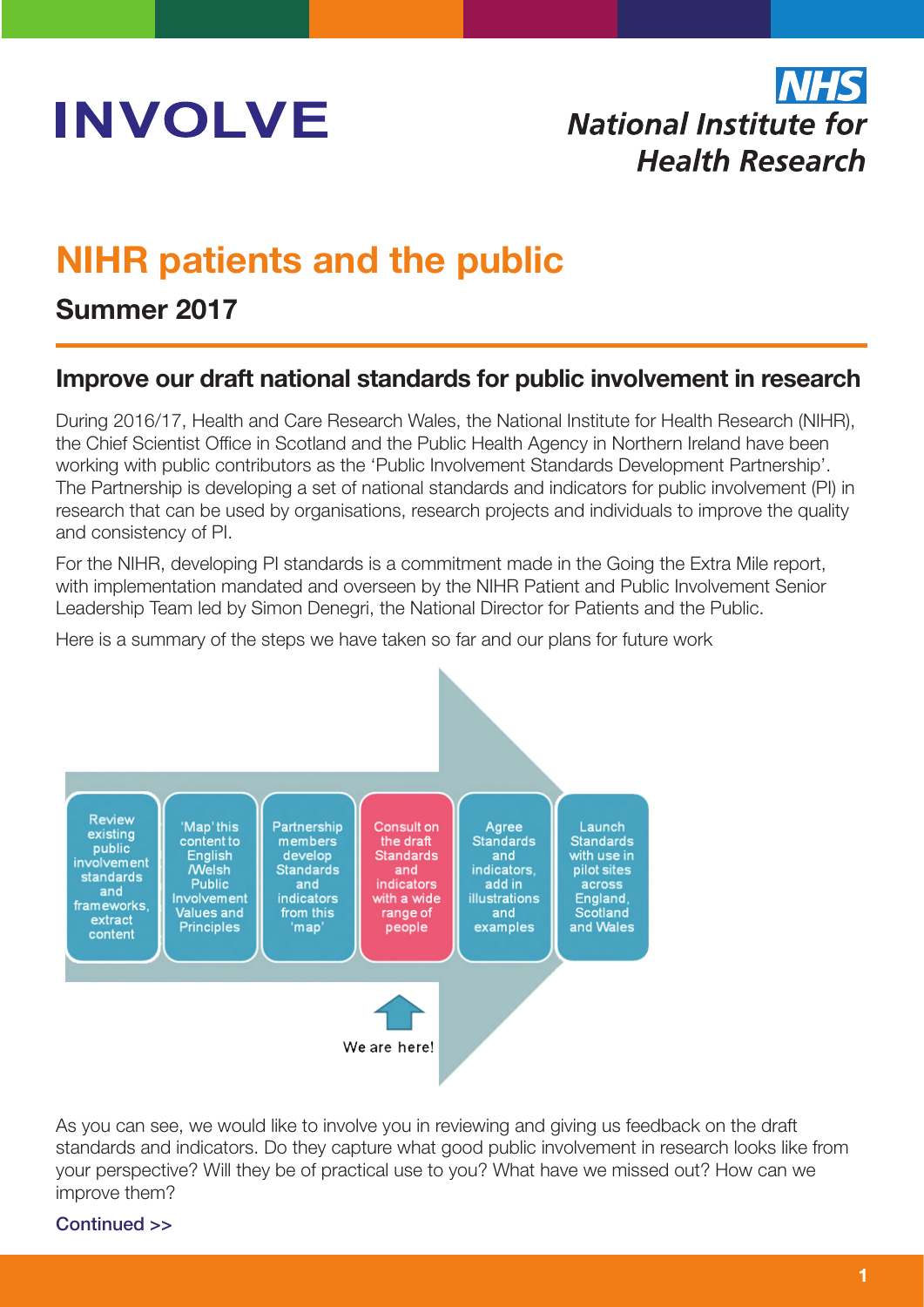The consultation is running from Thursday 29 June to Friday 1 September 2017. Please visit the project website for more detailed information about the consultation process and to access all the resources you might need:

#### https://sites.google.com/nihr.ac.uk/pi-standards/consultation

If you have any questions or queries about the consultation please contact the PPI team at the NIHR Central Commissioning Facility:

#### Email: ccfppi@nihr.ac.uk Telephone: 020 8843 8041

We look forward to hearing your views.

Philippa Yeeles, NIHR Central Commissioning Facility

On behalf of the Standards Development Partnership

## Alan's Cancer Story

I had a sore throat. It persisted. I thought it would be OK by the time I would be going skiing in 10 days.

I skied with the infected throat. On my return, I went to see my GP; it was a Monday morning

My GP said: "it's a very mild infection". I explained I was going back-packing, to Northern Ireland next week, to get my peace dividend. "Can I have some antibiotics, as I don't want to be ill on my travels". She replied, "I'll give you a prescription, but hold off a few days it'll be gone by then". I said "that's what I thought 4 weeks ago". She responded, "You're 61, I'll send you for a blood test. Pick up a form from reception on the way out".

I had a full week's work planned. So the next day I gave a blood sample at Dulwich Hospital at 7:30am and went off to work.

My doctor was right; the sore throat was getting so much better.

On the Friday evening I opened the front door and answered the ringing phone, in the hallway.

It was someone from Kings College Hospital, saying they had arranged an appointment for 09:30 on Monday morning for tests. I explained, I was away by then, and could it wait a week or two.

The person put me through to a professor. I re-explained why I was not going to be there. After some talk, he said, "I think you have Bone Marrow Cancer, and want to take some marrow to check". I said "I think you're wrong, but I'll be there".

On the Monday morning I gave some bone marrow and motor-biked home.

The hospital asked me to bring someone with me for a Wednesday appointment at 09:15. My girlfriend took the morning off work.

We sat in the waiting room for 3 hours. I was very angry.

At 12:15, the professor saw us. He is a small avuncular gentleman. He explained it was very important that he see me, and if any patient had not turned up for their appointment, he would have fitted me in.

I had a Bone Marrow Cancer called Chronic Myeloid Leukaemia (CML). He explained this was a good cancer to get. There had been real breakthroughs in the treatment of CML and I could start my treatment at the weekend. I had switched off after the cancer diagnosis was mentioned. My mind was racing in another direction sorting out my affairs. He was explaining with hand sketches how the drug I was going to take, works.

What happened next was brilliant.

The professor jumped up and led me back to the waiting room. There he introduced me to a fellow patient.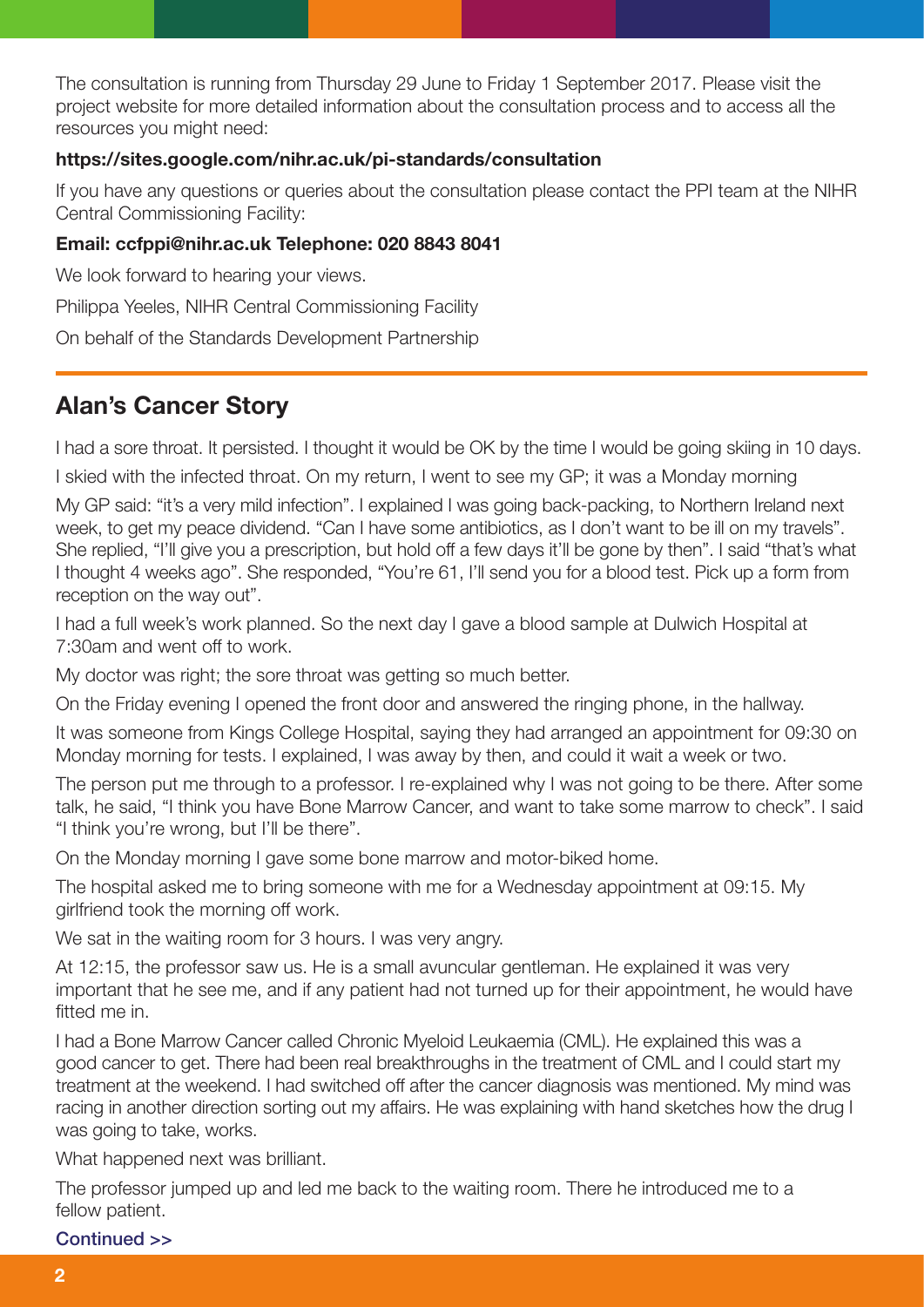The professor had asked one of his CML patients to stay after her appointment. He took us, with the fellow patient through some corridors to an empty room. Where she told me she had been diagnosed 8 years ago! She was there explaining the side effects. I was not listening. She was still alive… I loved this lady.

We had a month long holiday booked to Australia, going in 6 weeks.

My Cancer Specialist Nurse checked Melbourne Hospitals. Yes they could do a blood test during the month I was going to be there. On holiday, I was able to think about my meeting, and how that had calmed me down.

I thought it would be so good if when everybody was diagnosed there was a fellow patient to talk to. Someone who was not a clinician. Someone who could explain how it feels; someone who had been there, done that, a survivor who could give tips on what to expect and was living proof that some treatments work.

I joined the new support group for my cancer at Kings College Hospital, and set about trying to get the idea in motion. There were lots of obstacles. CRB Checks, costs, back-up and money needed. I joined the 'South East London Cancer Research Network' (SELCRN)

I love the idea of patients supporting patients (PsP), Old-people supporting Old-people. To this aim, a group of us have been able to get a grant from Macmillan and the NHS to pilot a scheme. In this scheme, the Specialist Nurse gives the newly diagnosed patient a postcard. The card gives information on how they can contact a fellow patient with the same diagnosis.

To find out more, go to https://tinyurl.com/yd23cmoj

## People Are Messy

As part of the new I Am Research campaign, we are screening 'People are Messy' at events across England. The film engages its audiences in an informed debate around patient and public involvement in health research. The events also feature a research fair where you can find out more about how patients and the public can help shape and deliver improvements in health.

To read more, go to https://tinyurl.com/ybda8rtt

## Results of a study to improve Patient and Public Involvement in Clinical Trials - Methodical Study



Patients and members of the public are increasingly involved in the design and delivery of clinical trials. Patient and public involvement within trials might involve helping to identify which topics should be prioritised for research, or helping to write trial information materials, such as leaflets and posters.

However, we do not know the best ways to involve patients and members of the public in trials and what impact this involvement has on clinical research.

In the METHODICAL study we wanted to help resolve uncertainties and improve how we do PPI in clinical trials by identifying the most important topics for future research.

#### What did the METHODICAL study do?

Between October 2015 and March 2016 we invited people with at least one year's experience of working within PPI in clinical trials to take part in something called a Delphi survey. A Delphi survey is a type of survey used to find people's opinions on important topics and seek agreement on topics across groups of people who might have different views.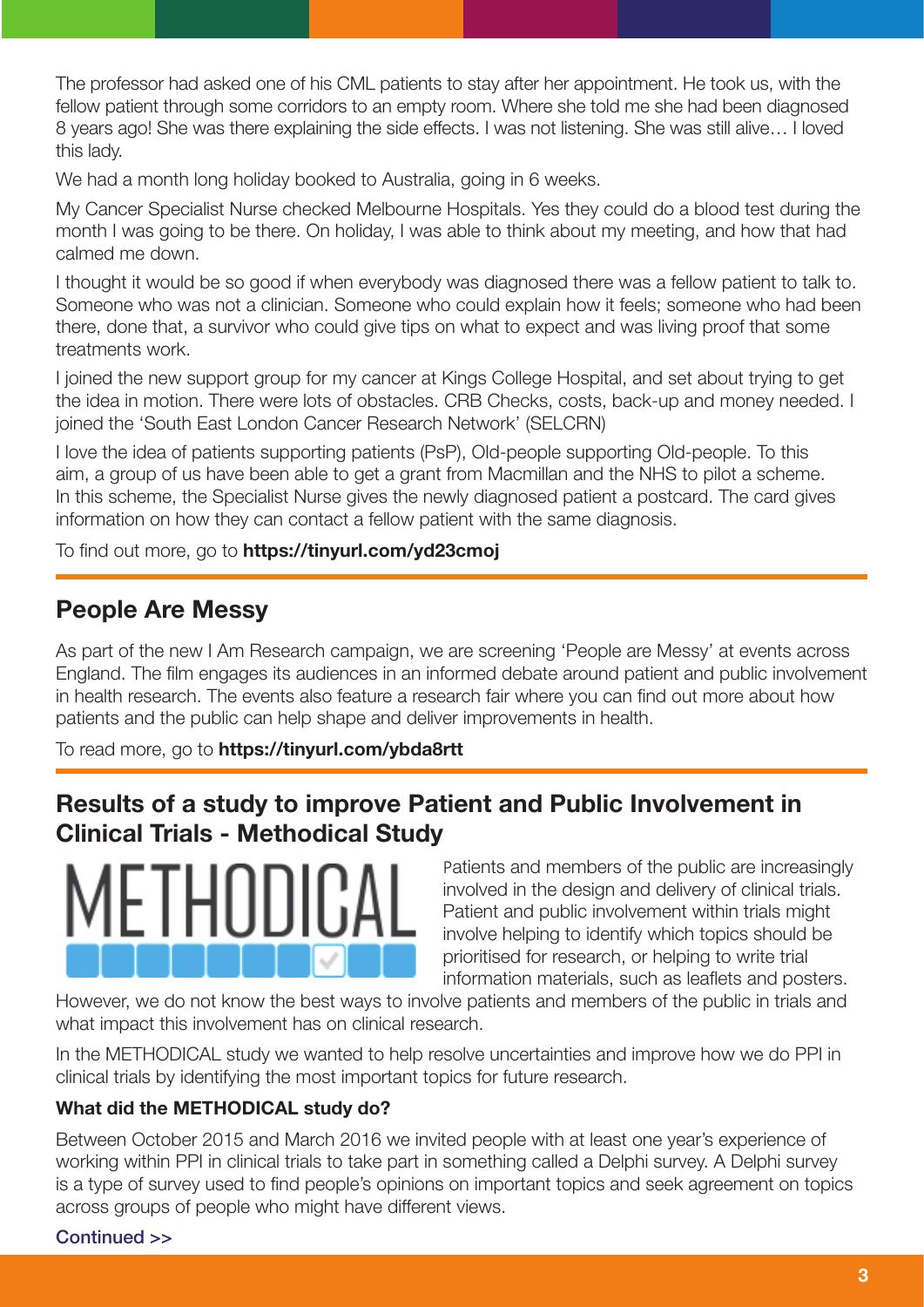Seven different groups of people working in PPI were identified which included PPI contributors, lay reviewers, PPI coordinators, researchers, funders, clinicians and PPI advisors.

After the survey we held a face to face meeting with twenty five people to discuss the survey results and make a final decision on the importance of the research topics. Nearly half of the people at the meeting were patients or members of the public involved in designing and running trials.

#### What did the METHODICAL study find?

The study identified sixteen critical research priorities for improving PPI in clinical trials. Three topics came equal first:

- Developing strong and productive working relationships between researchers and PPI contributors
- PPI practices in selecting trial outcomes of importance to patients
- A systematic review of PPI activity in improving the accessibility and usefulness of trial leaflets and information sheets for clinical trial participants

The full list of topics and a plain English summary of the study can be viewed at

#### www.methodicalstudy.uk

The METHODICAL results have also been published within the journal Health Expectations (http://onlinelibrary.wiley.com/doi/10.1111/hex.12583/full)

#### What next?

The results of the study will help us to know what research is important to help improve PPI. As part of this we are helping connect people who are interested in starting research projects for each topic.

To find out more about the working groups visit www.methodicalstudy.uk or email Kerry Woolfall on kwoolfall@liv.ac.uk

*This work was supported by the MRC North West Hub for Trials Methodology Research (N62)*

## Physiotherapy Priority Setting Partnership survey

In partnership with the James Lind Alliance, The Chartered Society of Physiotherapy have launched a 'Physiotherapy Priority Setting Partnership' survey to find out what research is important to patients, carers and health professionals from across the UK. To find out more and to take part in the survey, go to https://tinyurl.com/y8ksrpf4

## RDS SE and INVOLVE partnership event

Research Design Service South East and INVOLVE held a successful event 'Patient and public Involvement in research: Examples of the 'why, where, what, and how' of patient and public involvement in the South East' – to promote and strengthen Patient and Public Involvement (PPI) across the Kent, Sussex and Surrey (KSS) region. The event showcased PPI in research in the South East, explained PPI and why it is important, and highlighted how people can get involved in research. It also provided an opportunity for members of the public to meet National Institute for Health Research (NIHR) staff and researchers and find out more about PPI in health and care research in the region. Regional partners supporting and attending included: NIHR, Clinical Research Network, (CRN) KSS, KSS Academic Health Science Network (ASHN), Sussex Partnership Foundation Trust (SPFT), Centre for Health Services Studies (CHSS) University of Kent and the Jaffa panel, based at Brighton and Sussex University Hospital (BSUH)

Simon Denegri, Chair of INVOLVE and NIHR National Director for Public Participation and Engagement in Research, set the scene by explaining the work of the NIHR, its strategic objectives and its work in encouraging and supporting PPI in research. He stressed the importance of the RDS/ INVOLVE partnership in promulgating PPI networks.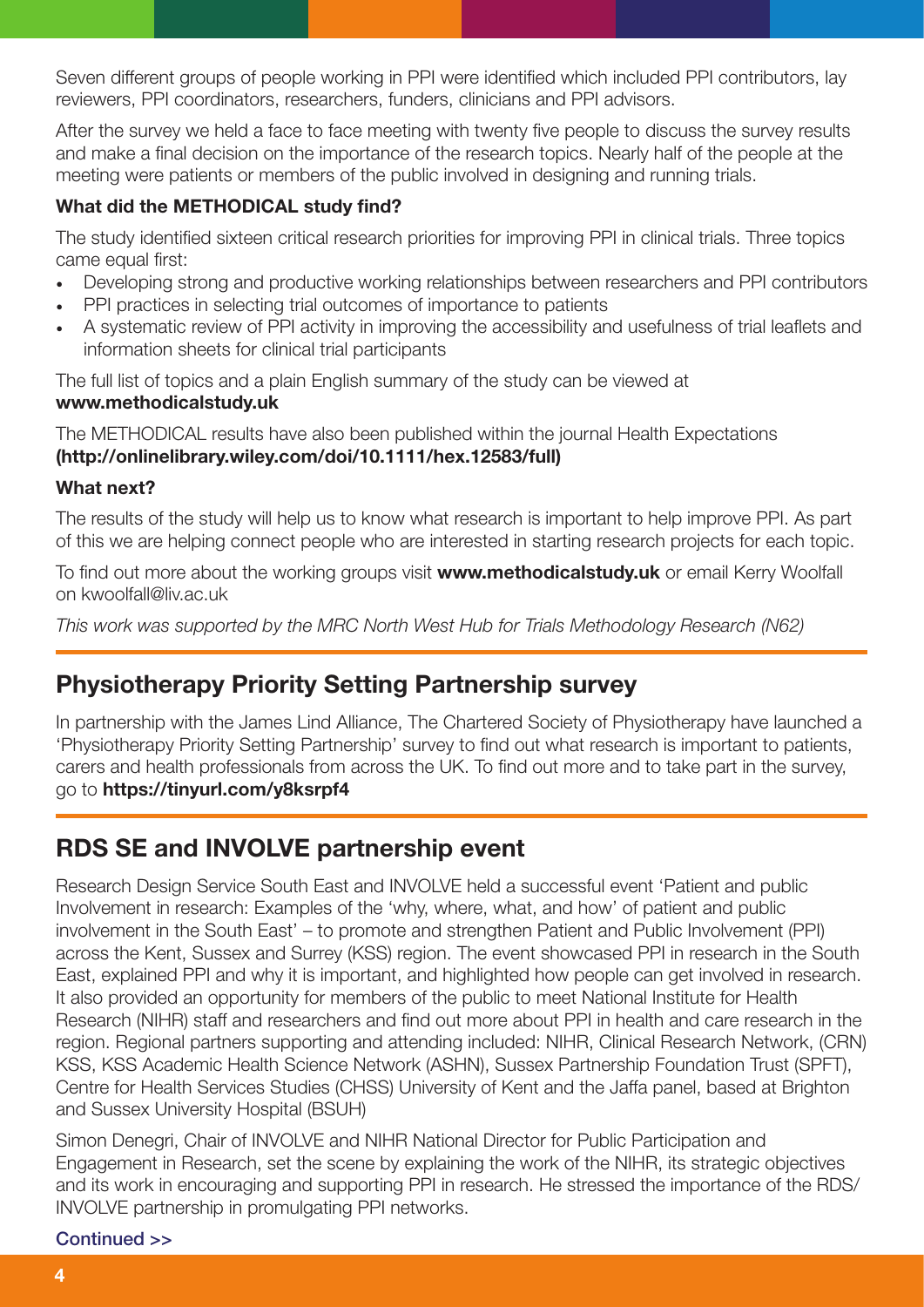Gary Hickey, Senior Public Involvement Manager at INVOLVE, outlined a project being undertaken by INVOLVE in partnership with Public Health Agency (Northern Ireland), Chief Scientist Office (Scotland) and Health and Care Social Research Wales to develop standards for public involvement. These standards, building on INVOLVE's values and principles, would provide a framework to improve the consistency and quality public involvement. They could be used by the public, researchers and funding agencies to assess the strengths of weaknesses of the PPI arrangements within projects and organisations.

Paul Seddon then outlined one of the successes of the partnership work in the South East – the securing of funds from the charity Rockinghorse to establish a Children and Young Person's Group (C&YPG). The C&YPG seeks to ensure that health and social care research and services in the South East are informed by the needs and views of children and young people.

Laura Lea and Julia Fountain from SPFT kicked off the afternoon presentations which showcased public engagement and involvement within the South East region. They described the origins and history of the Lived Experience Advisory Forum (LEAF) and their role in all aspects of the research cycle. The challenges encountered by the group were limited resources for research at the design stage and embedding PPI into research practice. They also shared their successes and some of the projects that had been directly impacted by their contribution.

Melissa Ream and Ursula Clarke from Kent Surrey and Sussex AHSN presented the work that they had started in engaging patients as partners in improving services and redesigning services. Important work has begun to incorporate patient voices and stories with learning exchange days planned. Ursula gave examples of her projects looking at technological advances to help patient care be closer to home.

Julia Simister from the CRN described the Research Ambassadors Initiative, a national initiative that has been rolled out in the region, and the building research partnerships (BRP) programme.

Victoria Hamer from the Jaffa panel based at Brighton brightened up the afternoon by beginning her presentation with a poetry performance. She went to describe how the Jaffa group came into being (a love of the biscuits and no love for acronyms!) and how clinicians in the trust have valued their input at the research design stage.

Ugochi Nwulu and Patricia Wilson finished the presentations by presenting PPI activity at the University of Kent. Ugochi described the engagement work in patient participation groups in primary care practices that belong to the Encompass Vanguard, a new model of multi-provider care being trialled in the community. Patricia described the very active patient group (Opening Doors to Research) that has started to meet and contribute to the research proposals of researchers in Kent.

Looking forward, Simon Denegri noted that 'Following the success around the C&YP I would encourage the region to identify a similar win that might be pursued over the next 12 months.' Attendees expressed support for an annual event, similar to the one attended, which includes information about national PPI developments, learning about good practice and PPI opportunities in the South East and time for networking. Another, subsequent, suggestion from an attendee was to create an online community of interest. We all look forward to discussing and developing plans for the network.

You can see all of the presentations here **https://tinyurl.com/y78to6sp** 

## Assisted dying - developing the debate

INVOLVE group member, Tina Coldham has had a piece of user led research published on the subject of assisted dying.

To read the article, go to https://tinyurl.com/y8qucuc9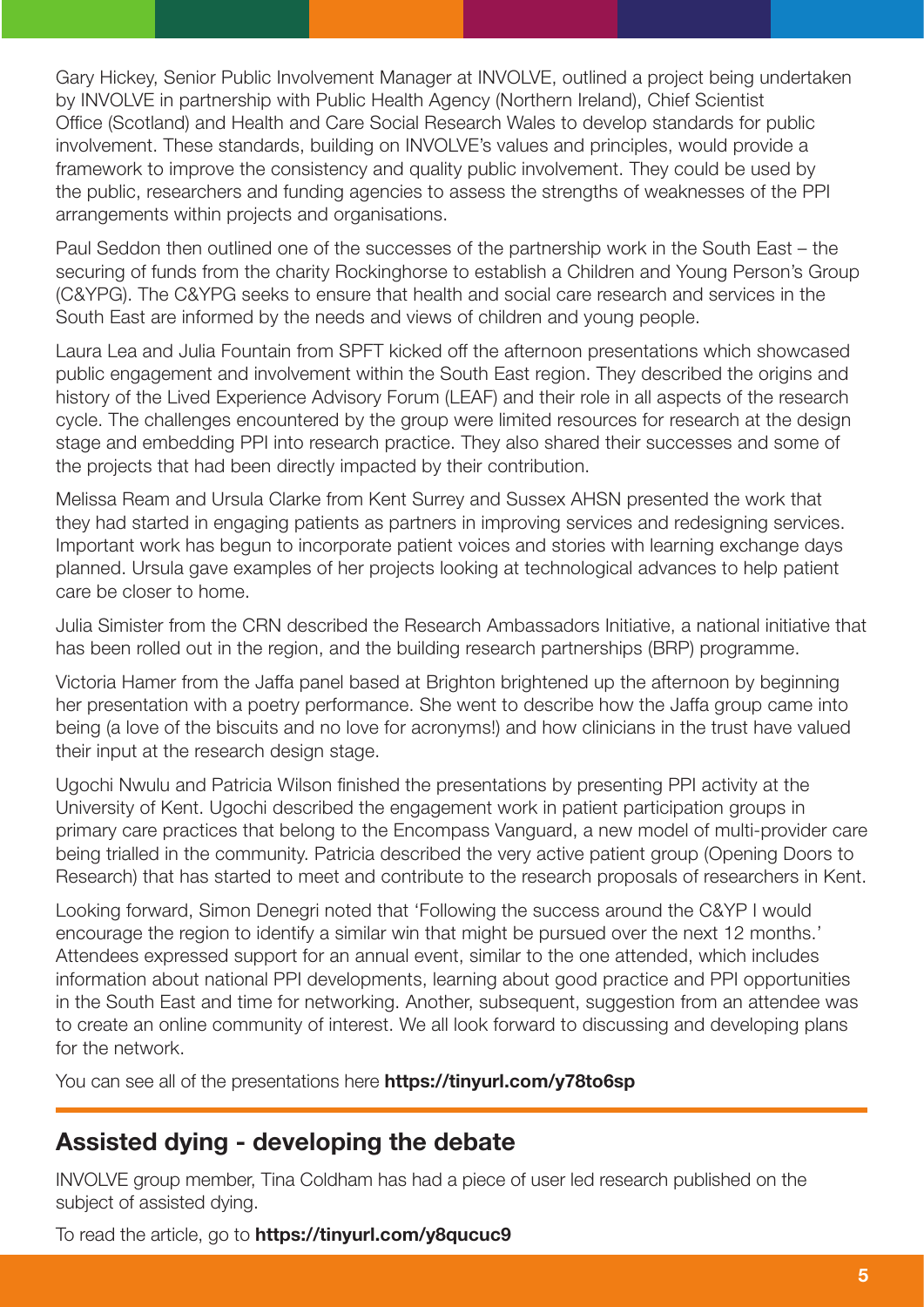### Recovery in research: valuing experiential knowledge

#### By Jo Cairns (Senior Research and Policy Officer, Alcohol Research UK)

On 30th January 2017, I chaired the Voices of Experience event at Changes UK, a substance use treatment service in Birmingham. This event was part of a larger Alcohol Research UK programme of work promoting public involvement in alcohol research, which started in October 2016.

The first event, held at the Wellcome Trust in London, had involved interested stakeholders from academic research, including Martin Lodemore (Senior Public Involvement Advisor, INVOLVE). The purpose of the Birmingham meeting was to learn from those with lived experience of recovering from alcohol harm (directly or indirectly) who were involved in research and/or represented those with lived experience.

We had an exciting and diverse programme. Steven Collier-Ellen, Sarah Willmott and Madge Wilson from the Sheffield Addiction Recovery Research Panel (ShARPP) at the University of Sheffield, Adrian Kelly (a Public and Expert by Experience Researcher - PEER) at Bedfordshire University, and Dave O'Connor a client representative at Changes UK each talked about the journeys that led them to public involvement. In the afternoon, members of the Manchester-based Voicebox Inc. Crew (Amanda Clayson, Keiran Ryan, Amanda Kinsey, Phil Kinsey, Zac Sargent, Ali Brooks and Keith Tucker) and Lucy Webb from Manchester Metropolitan University facilitated a co-productive exploration of their perspective on service-user involvement in substance-use research.

Everyone agreed that real-life experiences were valuable in substance use research, though there was a comment that they may also "get in the way" as describing the experience of recovery could be highly emotional. Some concern was also expressed about managing the relationship between stages of recovery and involvement in research so that there is no risk of relapse - creating a potentially serious ethical dilemma. However, many participants felt that being involved in research can help with moving past shame and guilt and, therefore, may be part of the recovery process itself. Participants also discussed feeling empowered by involvement in research. The "feel good" factor that comes with knowing you have been part of change (as was the case for Dave O'Connor) or attributed to the feeling of inclusion and value (as in Adrian Kelly's case). Public involvement, or research co-production, was also identified by many participants as a way of challenging paternalism: as a practical critique of the assumption that academics "know what is best".

As Adrian Kelly eloquently argued: research is not simply a specialist activity, it arises wherever we are motivated by a sense of curiosity. To illustrate his own perspective on research involvement Adrian used the analogy of a child. He said we are all born with, and retain through life, the ability to conduct research (purposeful curiosity) as can be illustrated by a child confronted with the candle on their first birthday cake. Keen to understand the flickering yellow flame the child uses all five senses to conduct the essential practical steps of a research project. Firstly, they make observations. Sight informs them that something is there; smell, taste and hearing reveal nothing. With the only remaining sense, they reach out ... and touch. When the crying has stopped, the process may be repeated for reason of reproducibility/confirmation. All observations are recorded (in memory). Now, with two sets of data, analysis (thinking) takes place and arrives at an inference (touching flickering yellow things will probably be painful). What might be regarded as the conclusion of the research, which follows immediately or later, is a change in behaviour. In more advanced research, resulting change (or not) may depend on cooperation of others, e.g. policy makers, politicians, mum even! Younger children at the table will learn from their observation of the unfolding event but they will lack the experiential knowledge held by the expert by experience (i.e. what exactly was it that caused the distress? Was it extreme cold, extreme heat, electric shock, pins & needles etc.) The expert by experience knows what it felt like, emphasising the importance of experiential knowledge.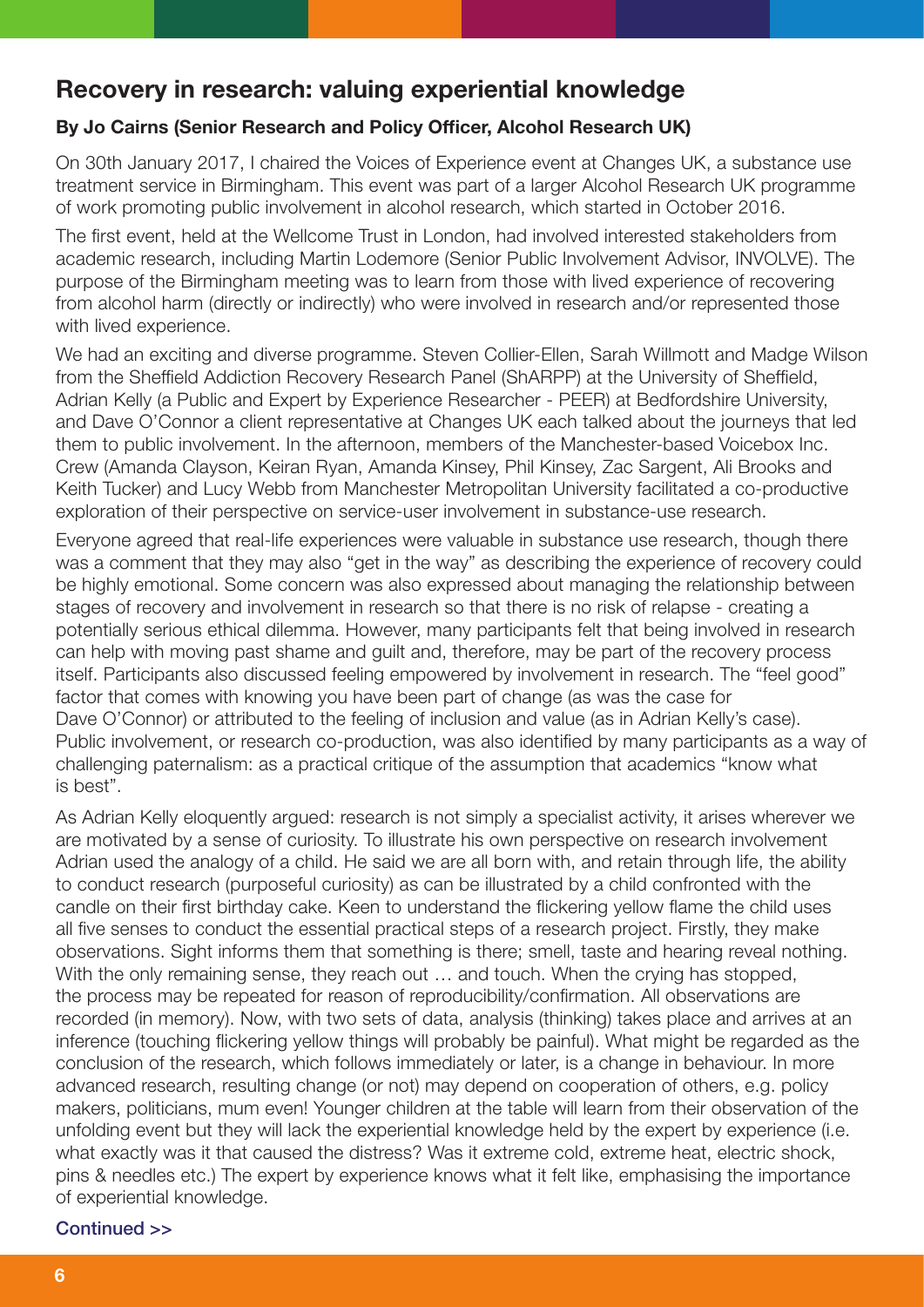The meeting discussed principles of public involvement in substance-use research, but also practical approaches to co-production. Various techniques that can be used to conduct co-produced research, and there are particular challenges in research around substance use and recovery. Through an interactive game they called 'The R Factor', Voicebox Inc. set out some key principles:

- 1. Risk: everyone takes a risk
- 2. Reciprocity: give and take (mutual benefit)
- 3. Reward: everyone gets something out of it (both academic and expert by experience)
- 4. Rub (friction): clash points are learning opportunities
- 5. Recognition: understanding each other's gifts and needs
- 6. Rolling: adaptability (rolling with the flow in research)
- 7. Recovery: can taking part in research be part of recovery journey?
- 8. Reach: making sure the research speaks to a broader audience (non-academic)

These R's then extended through discussion with participants to include other things such as resonance, respect and rapport. This interactive activity was a striking example of two worlds (academic research and journeys of recovery) colliding: and it illustrated how, through that dialogue, co-produced insights can be achieved.

Feedback from the participants identified the most useful aspects of the event as the diversity of the programme, the opportunity to witness passion and enthusiasm, hearing different experiences of groups and individuals, experiencing how others focus on research, and exploring different communication methods. Various suggestions were put forward in terms of how ARUK can directly involve people with lived experience in the grant decision-making process, which we are currently exploring. These included having organised patient and public involvement panels, such as ShARPP, meeting to discuss research proposals on a regular and sustainable basis, rather than ad-hoc involvement, having service user representatives involved in research funding decisions (whether that be in house or outsourced to existing groups) and in early stages of research process (i.e. this time and commitment in early research to inform proposals could be funded retrospectively).

My organisation is at the early stages of embedding public involvement in their work, but we are committed to promoting peer research and continuing to explore public involvement in alcohol research through further exploratory events. We are also committed to a series of exciting forthcoming opportunities for both researchers and experts by experience.

#### Jo Cairns

jo.cairns@alcoholresearchuk.org

## Evaluating the extent and impact of young people's involvement in National Institute for Health Research (NIHR) studies: an assessment of feasibility

#### A report of a project commissioned by the James Lind Alliance by Louca-Mai Brady and Jennifer Preston

To read the report in full (33 pages), please go to https://tinyurl.com/yalez3tw